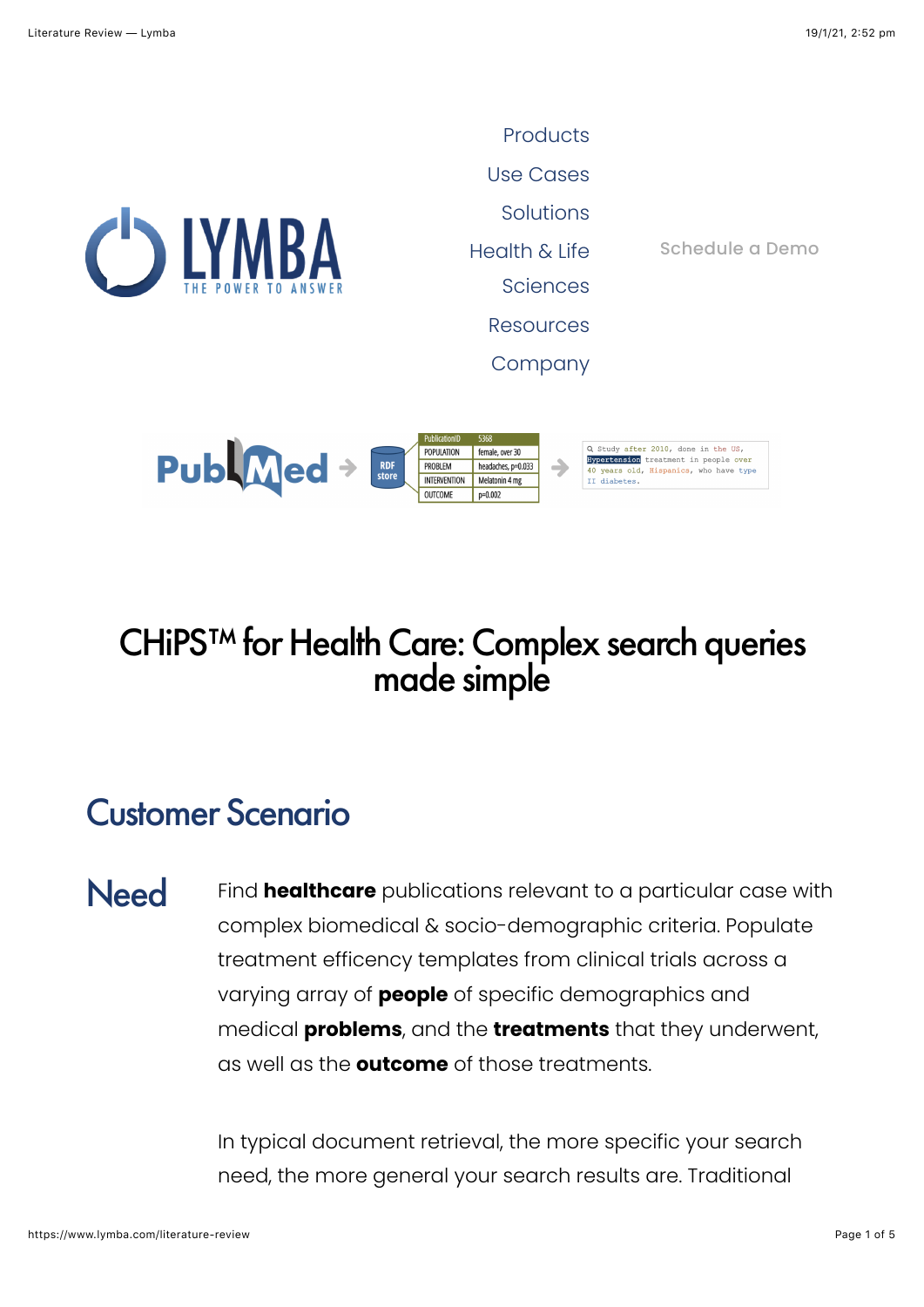search systems find the documents containing simple keywords. More specific queries contain more keywords, and thus more documents are retrieved. The actual meaning of the query gets lost.

## **Challenge**

# Lymba's Solution

- **Soluti** on **[Collaborative High Precision Search \(CHiPS\)](https://www.lymba.com/chips)** - Lymba's intelligent search system - allows to formulate long complex queries in plain English and takes into account synonyms and inference to provide relevant results. CHiPS uses [K-Extractor](https://www.lymba.com/knowledge-extraction) for deep semantic analysis of biomedical publications, extracting important medical and socio-demographic concepts as well as relations between them. The search query undergoes the same semantic analysis to recognize expressed criteria. The criteria are semantically matched to information in the publications to yield high precision results.
- Input **Unstructured data:** The last 10 years of **[MEDLINE®/PubMed®](https://www.nlm.nih.gov/databases/journal.html)**'s biomedical journal citation data, which comprises over 25 million articles from clinical trials, life science journals, and online books.

**Query:** Lymba provides an interactive user interface as well as an **Application Program Interface (API)** to allow the customer to perform detailed natural language queries, or to use an entire document as a query.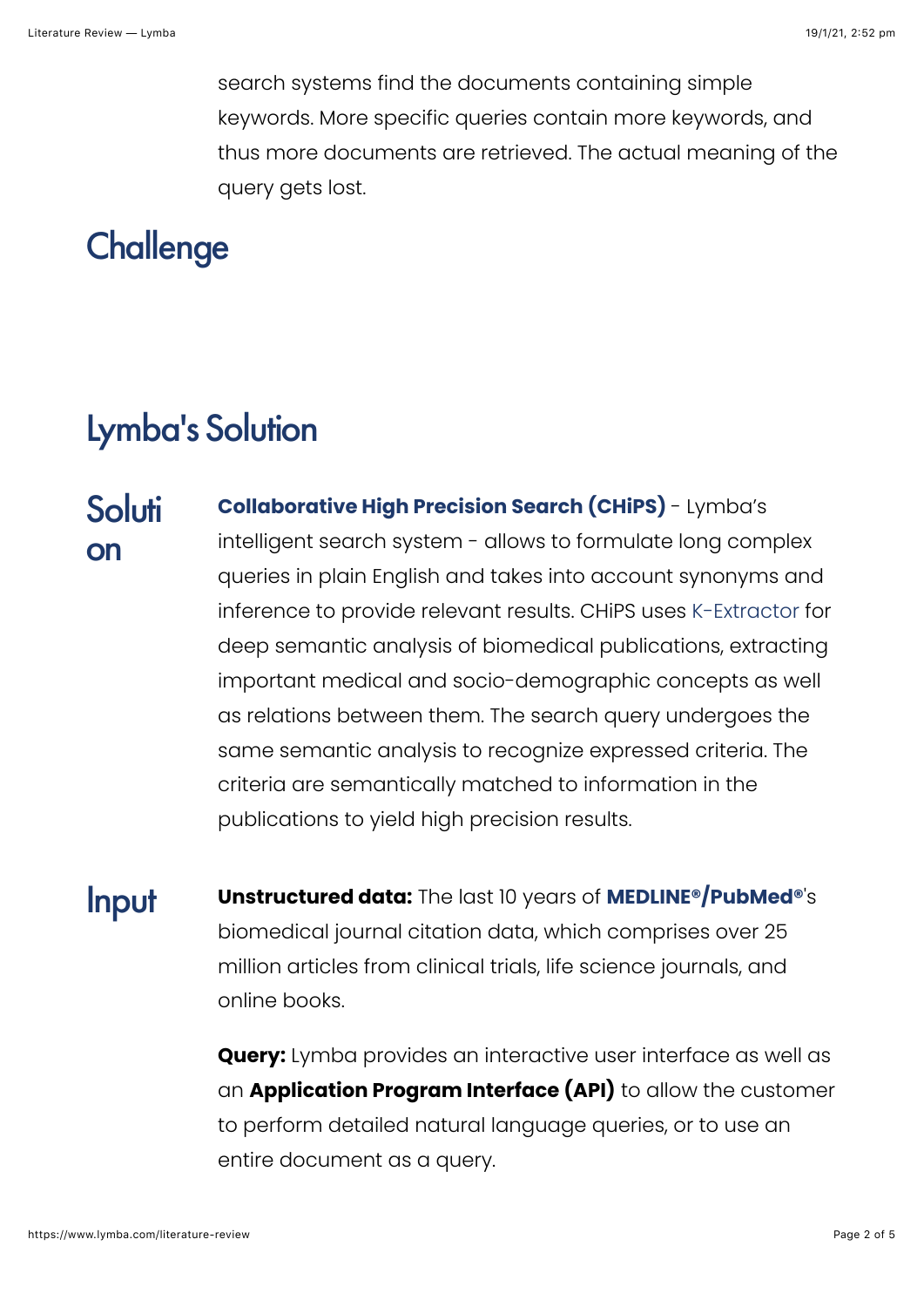Sorted list of search results based on semantic similarity. Each result is paired with a result profile which allows you to, at a glance, determine the most relevant documents and why they are relevant before opening.

## **Output**

## Key Features

#### • **Ontologies:**

K-Extractor recognizes concepts from existing medical lexical resources including **UMLS Metathesaurus, SNOMED-CT, Medline** (health signs, symptoms, diseases, medication, etc) as well as socio-demographic characteristics and relations (race, gender, age, nationality, insurance, financial status, education level) and semantic relations between these concepts.

#### • **Big Data:**

Extracted information is efficiently stored to allow fast access. For this use case the system supports real-time querying across several multimillion document collections all on a single PC.

#### • **Document Comparison View:**

CHiPS doesn't just surface sorted results, it can also explain the semantic matches it finds.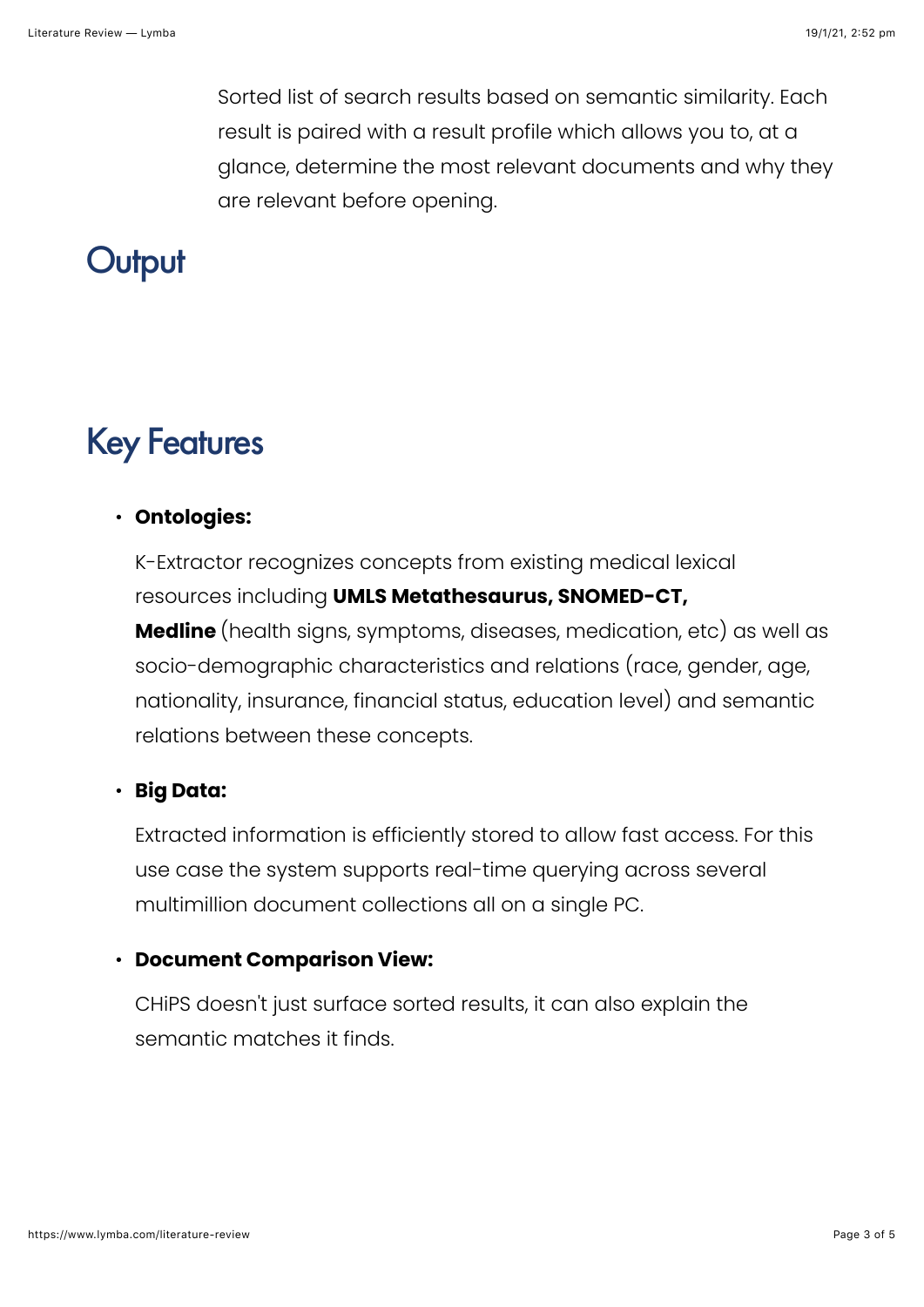# Check out [CHiPS](https://www.lymba.com/chips) for more details on the product and its features.

Or request a demo with us:

[Contact Us](https://www.lymba.com/contact)

| <b>Product</b> | <b>Use Cases</b>       | <b>Solution</b> | Compan         | info@lymb      |
|----------------|------------------------|-----------------|----------------|----------------|
| S              | <b>Text Analytics</b>  | S               | y              | a.com          |
| Knowled        | Systematic             | Knowled         | About Us       |                |
| ge             | Literature             | ge Base         | Contact        | 901 Waterfall  |
| Extractio      | <b>Review</b>          | Creation        | Us             | Way, Bldg 5    |
| n              | Ontology               |                 | Careers        | Richardson, TX |
| Jaguar:        | <b>Creation for</b>    |                 | <b>Clients</b> | 75080          |
| Ontology       | Training and           |                 |                | $+1(972)680-$  |
| NL2Quer        | Search                 |                 |                | 0800           |
| $V^{TM}$       | Scientific Profile     |                 |                |                |
| CHIPS:         | Generation             |                 |                | / in           |
| Semanti        | <b>Patient Profile</b> |                 |                |                |
| c Search       | Social Media           |                 |                |                |

[PowerA](https://www.lymba.com/power-agent)